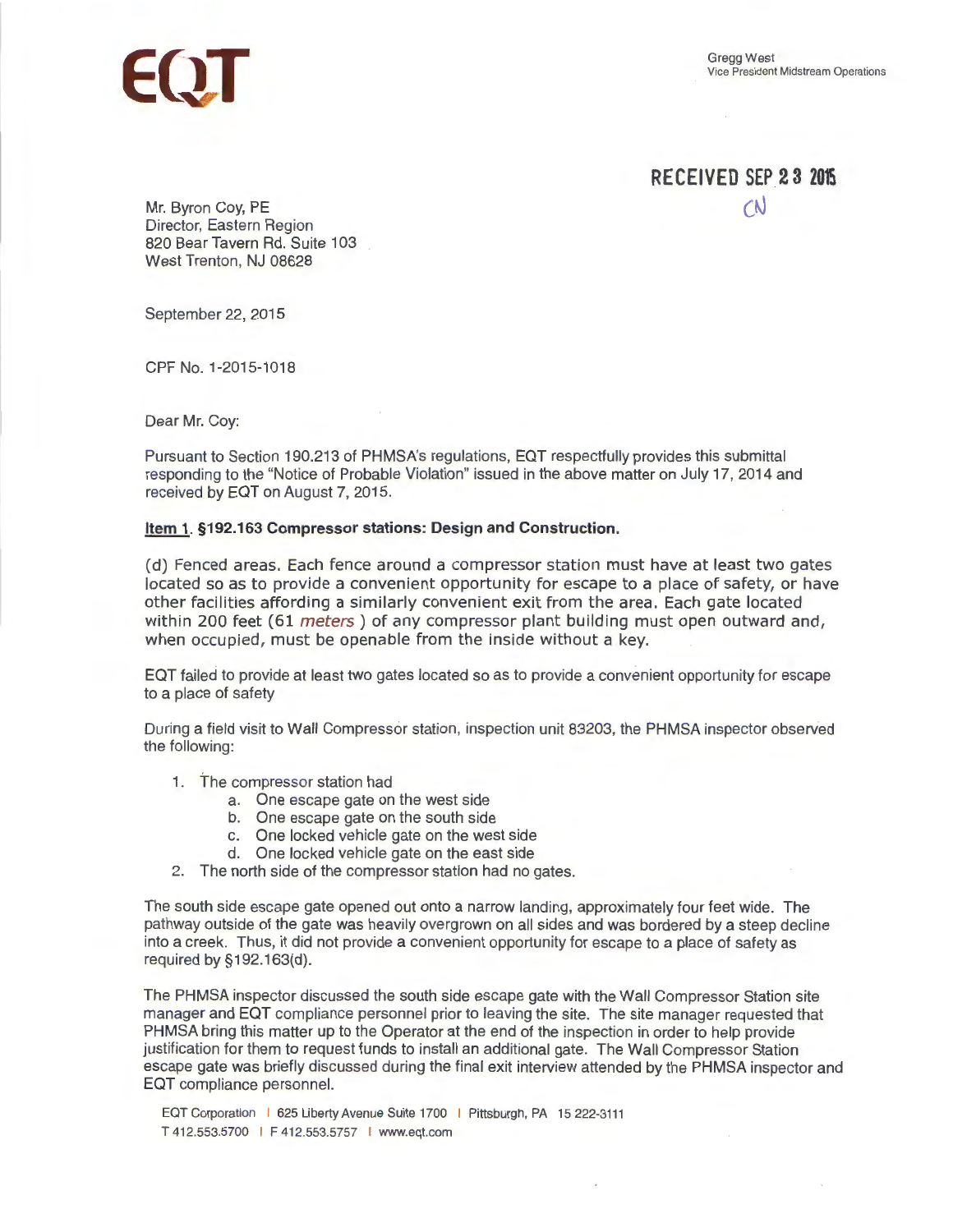

## **Response to Item 1:**

a. EQT had some minor construction work being completed at the station in September 2015. The fence for the east side of the station was removed. When the fence was rebuilt a new escape gate was added, attachment 1. Attachment 2 shows the gate on the west side of the compressor station. Both will provide a convenient opportunity for escape to a place of safety as required by§192.163(d).

Sincerely,

Gregg West Vice President Midstream Operations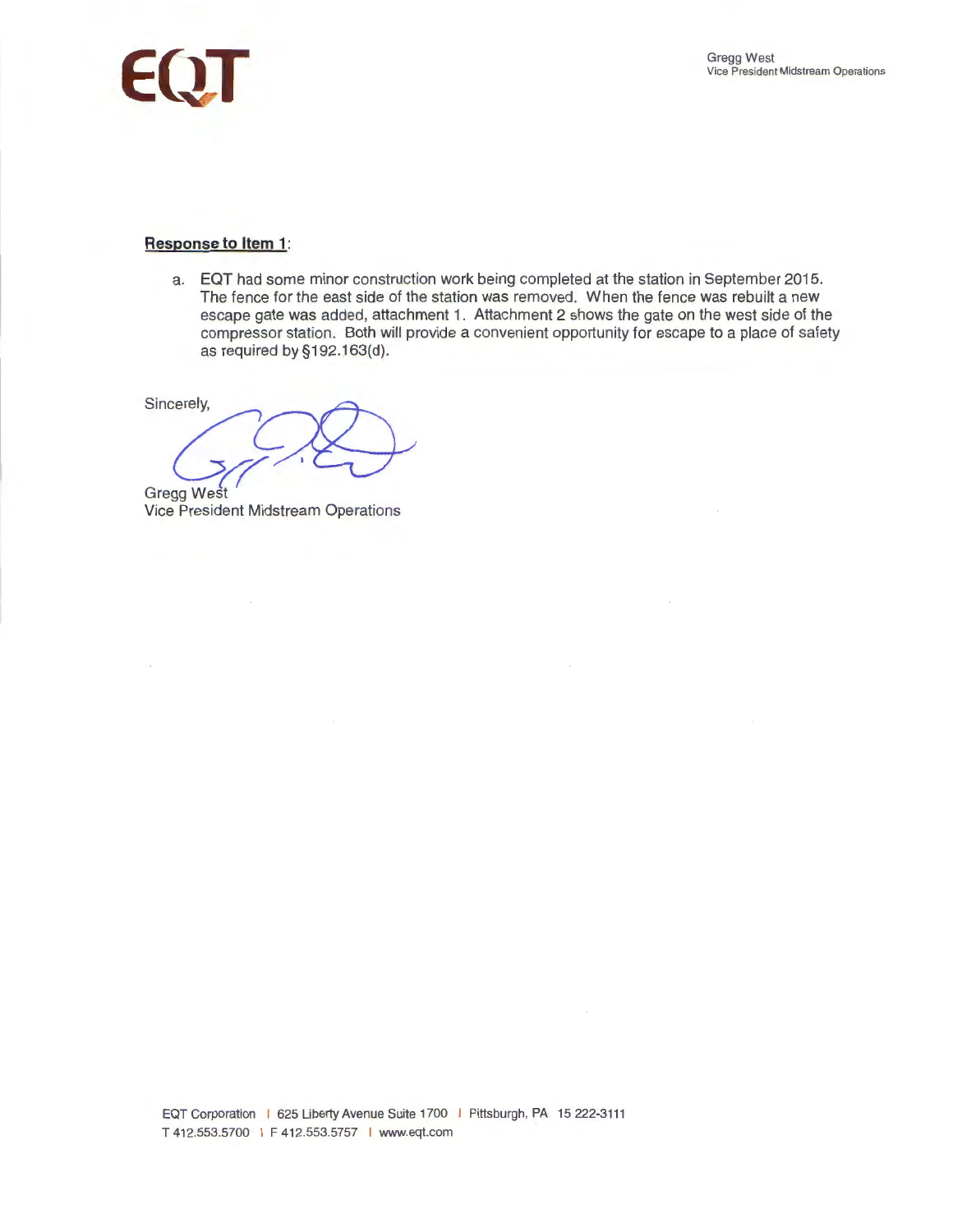